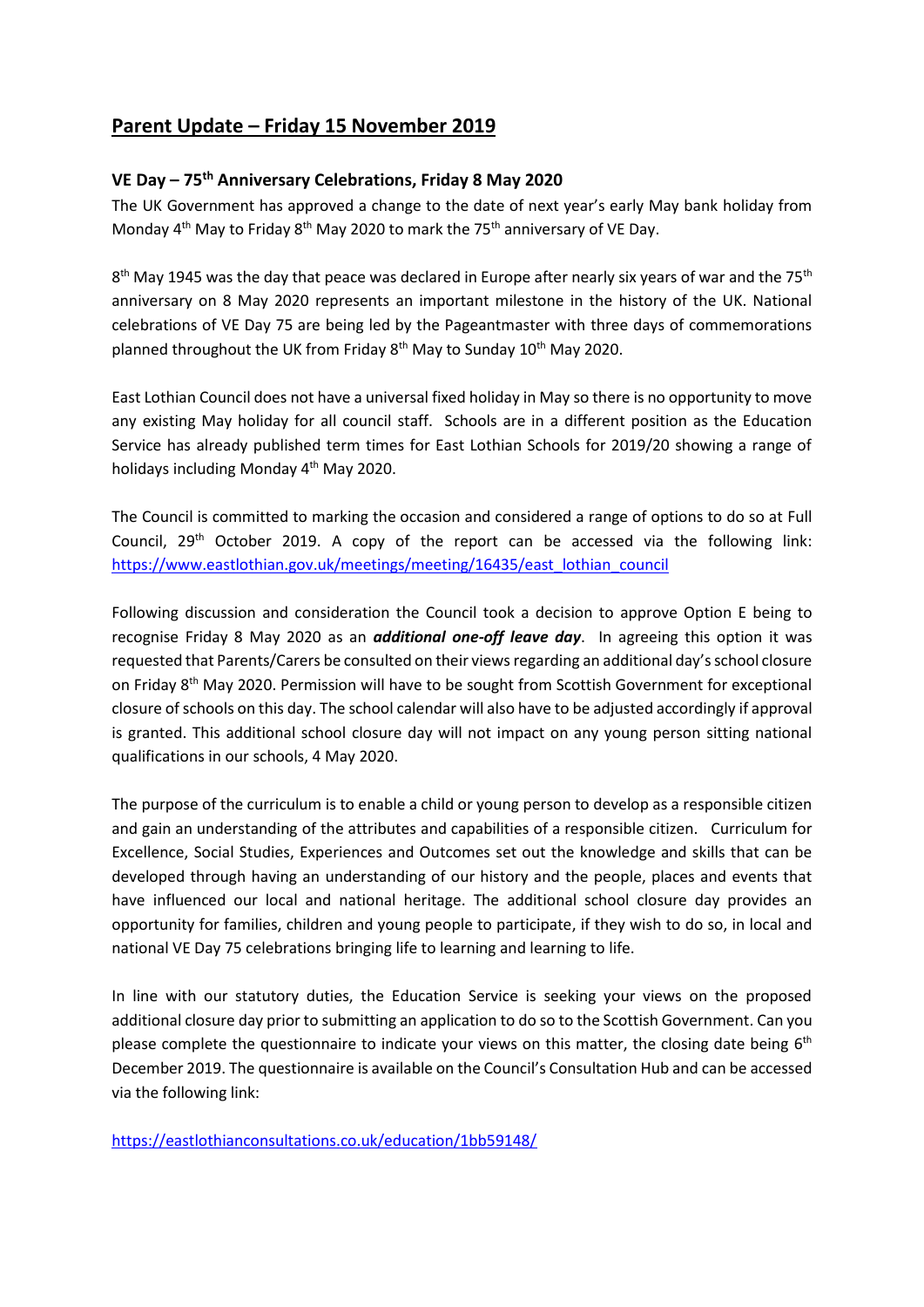# **NBHS Double Success at East Lothian Battle of the Bands**

We are absolutely delighted that after coming first and second respectively in the North Berwick High School Battle of the Bands, S1 band Semi-Squared and S4 band The Shoegazers went on to further glory at the East Lothian Battle of the Bands this week.



Huge congratulations to The Shoegazers, (Jason Lovell, Fraser McCarter, Sam Cowan and Luke Smith) who won first prize, winning £200 of music vouchers and a further £200 of vouchers for the school. Semi-Squared (Jamie Cowan, Evan Gilhooley and Archie O'Brien) also made a big impact, winning the Potentials prize. Well done to both talented bands for this well-deserved, fantastic result!

# **NBHS Christmas Concert Helpers & Raffle Donations**

The PTA would love to have some adult helpers assisting at the Christmas Concerts, on 9th and 10th December. If you are able to support us setting up and overseeing the events, please email the PTA on [ptanbhs@gmail.com.](mailto:ptanbhs@gmail.com) It is a lovely event, and you'll really enjoy it! In addition, we're looking for luxury donations to the hampers which are raffled on both nights. If you would be generous enough to donate wine, pickles, nice chocolates or anything else you'd imagine being delighted to receive, we'd be hugely grateful. Thank you!

### **Book Week Scotland**

This year's Book Week Scotland is from the 18 – 24 November. To celebrate, the library is holding a Big Book Quiz for pupils on Monday 18 November at lunchtime, starting at 1.10pm, so pupils should bring their lunch. We are also running a Folded Book Art session on Thursday 21 November at lunchtime, starting at 1.15pm - all welcome to come along and join in!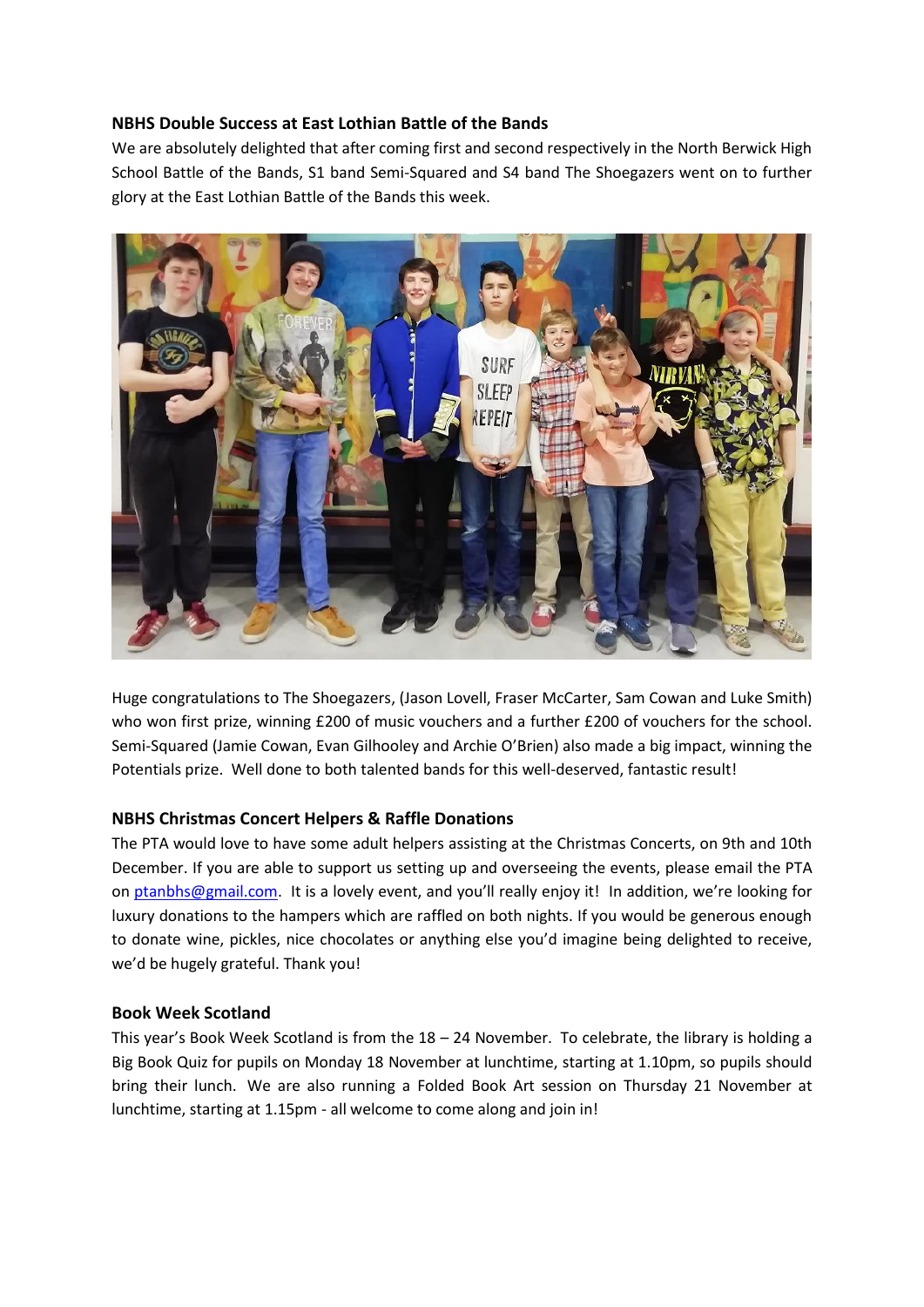### **Prelims**

Prelims this session will start on Wednesday 8 January and finish on Wednesday 22 January. A full prelims timetable will be published in early December.

# **Investment 2020 Careers in Investment Management Insight Event - CANCELLED**

We are sorry to report that this event, which was to have been held on Friday 6 December, has been cancelled by the organisers. We will keep you up to date with any future similar events which may be of interest to our Senior Phase pupils.

# **Parent Council Meeting – Wednesday 20 November**

The next Parent Council meeting is on Wednesday 20 November, from 7.00 pm in the Support for Learning classroom. All parents and carers are most welcome.

# **Judo Success for Griffyn**



Many congratulations to S1 pupil Griffyn Williams, who has won this year's overall Grand Prix trophy for his age and weight category across all the Judo Scotland Grand Prix Championships – there are four Grand Prix events held throughout the year. Griffyn was recently presented with his trophy at the Scottish National Closed Judo Championship, where he also won a silver medal. Well done Griffyn for his fantastic achievement, and for all the hard work and effort he puts in, which includes travelling to Kelso, Tranent, Ratho and Glasgow to train two or three times a week with his club Sportif Judo.

### **Great Month for Badminton Ace**

Congratulations also to S3 pupil Finlay Jack, who continues to go from strength to strength in badminton. Finlay has had a particularly successful November, winning the Highland Under 15 boys' singles at the start of the month and then winning the Yonex East of Scotland Under 15 boys' singles the following week, which is his biggest achievement to date. Well done Finlay, another superb achievement!



**We always welcome hearing about the achievements of all our pupils and** 

**would love to include more. Please forward anything which you would like the school to consider including in this update t[o communications@northberwickhigh.elcschool.org.uk](mailto:communications@northberwickhigh.elcschool.org.uk)**

### **Forth 1 Mission Christmas**

NBHS has also registered to take part in this year's Forth 1 Mission Christmas appeal, which aims to provide Christmas gifts for impoverished children in Scotland. NBHS will have a drop off point for donations in the foyer outside reception – if you would like to donate, gifts can be suitable for any age from 0-18. Forth 1 asks that donations should be new and unwrapped.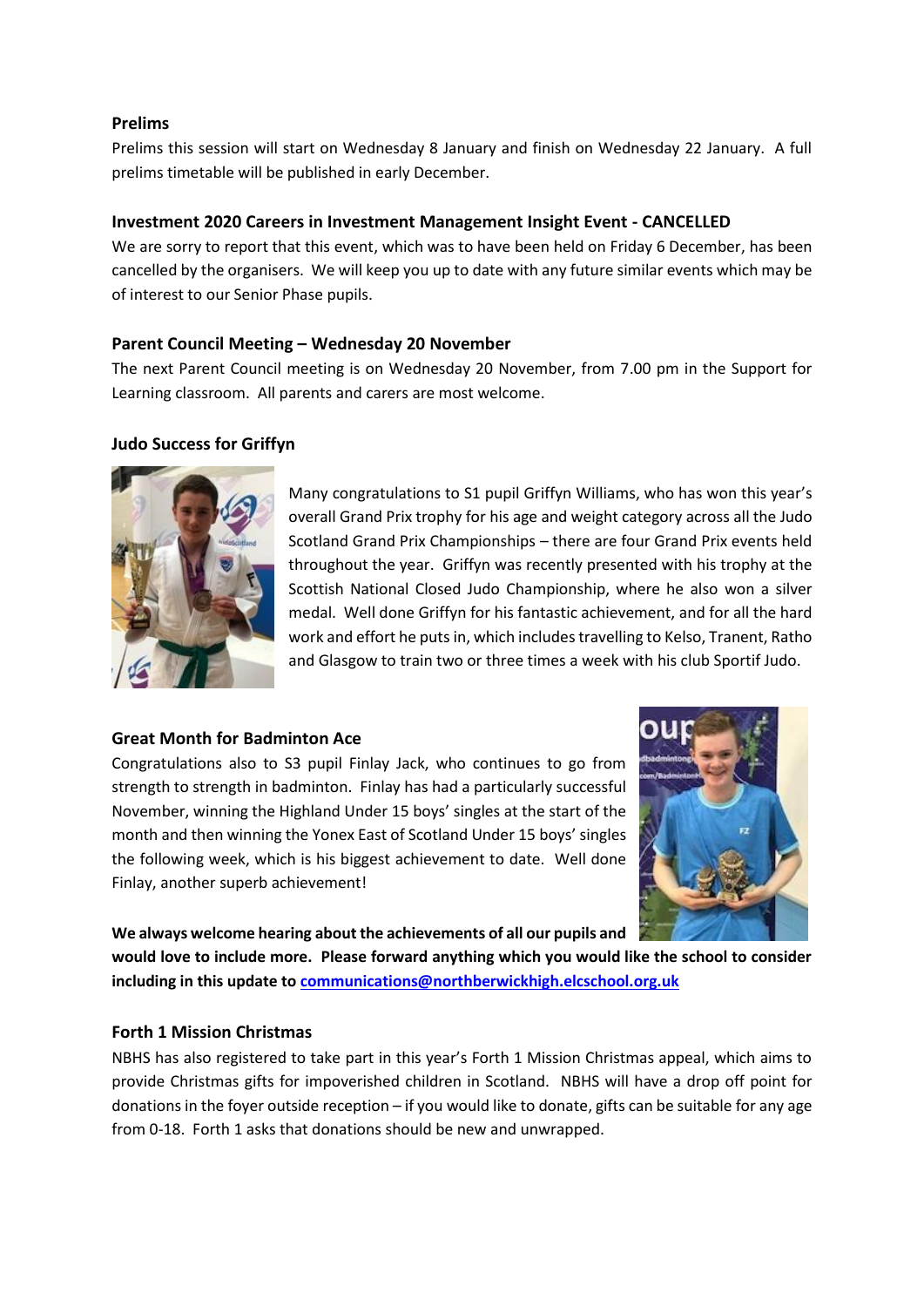### **Food Bank Christmas Collection**



Pupils from 1F and 1C2 are helping to arrange a Christmas collection for the East Lothian Food Bank. If you are able, the pupils would be very grateful for donations of canned foods and packets of store cupboard goods, to ensure that those in need have a Christmas meal this year. Please find below a list of the goods that

the food bank is always in need of. We have been asked, if possible, to include some Christmas themed items which can be added to the 'Jingle Bag Christmas Dinner', for instance tinned meat, tinned potatoes, tinned vegetables, Christmas pudding and custard (no brandy sauce). The food bank would also be very grateful to receive children's selection boxes. If you would like to make a donation of any of these or the following items, pupils can hand them in to Mrs Hudson in English room 5, by Tuesday 10 December.

#### **A typical food parcel includes:**

Cereal; soup; pasta; rice; tinned tomatoes; jars of pasta sauce; lentils; beans and pulses; tinned meat; tinned vegetables; tea and coffee; tinned fruit; biscuits; UHT milk; long-life fruit juice.

#### **Non-food items food bags include:**

**Toiletries** – deodorant, toilet paper, shower gel, shaving gel, shampoo, soap, toothbrushes, tooth paste, hand wipes.

**Household items** – laundry liquid detergent, laundry powder, washing up liquid.

**Feminine products** – sanitary towels and tampons.

**Baby supplies** – nappies, baby wipes and baby food.

#### **Dates for your Diary**

#### **Parents' Evening Dates 2019-20**

- S1 Tuesday 19 November 2019
- S2 Wednesday 15 January 2020
- S3 Thursday 6 February 2020
- S4 Wednesday 19 February 2020
- S5/6 Thursday 27 February 2020

#### **Parent Council Meetings**

*all at 7.00 pm in Support for Learning classroom*  Wednesday 20 November 2019 Tuesday 21 January 2020 Tuesday 3 March 2020 Tuesday 28 April 2020 Tuesday 2 June 2020

### **Concerts**

Monday 9 December 2019 Tuesday 10 December 2019 Tuesday 31 March 2020